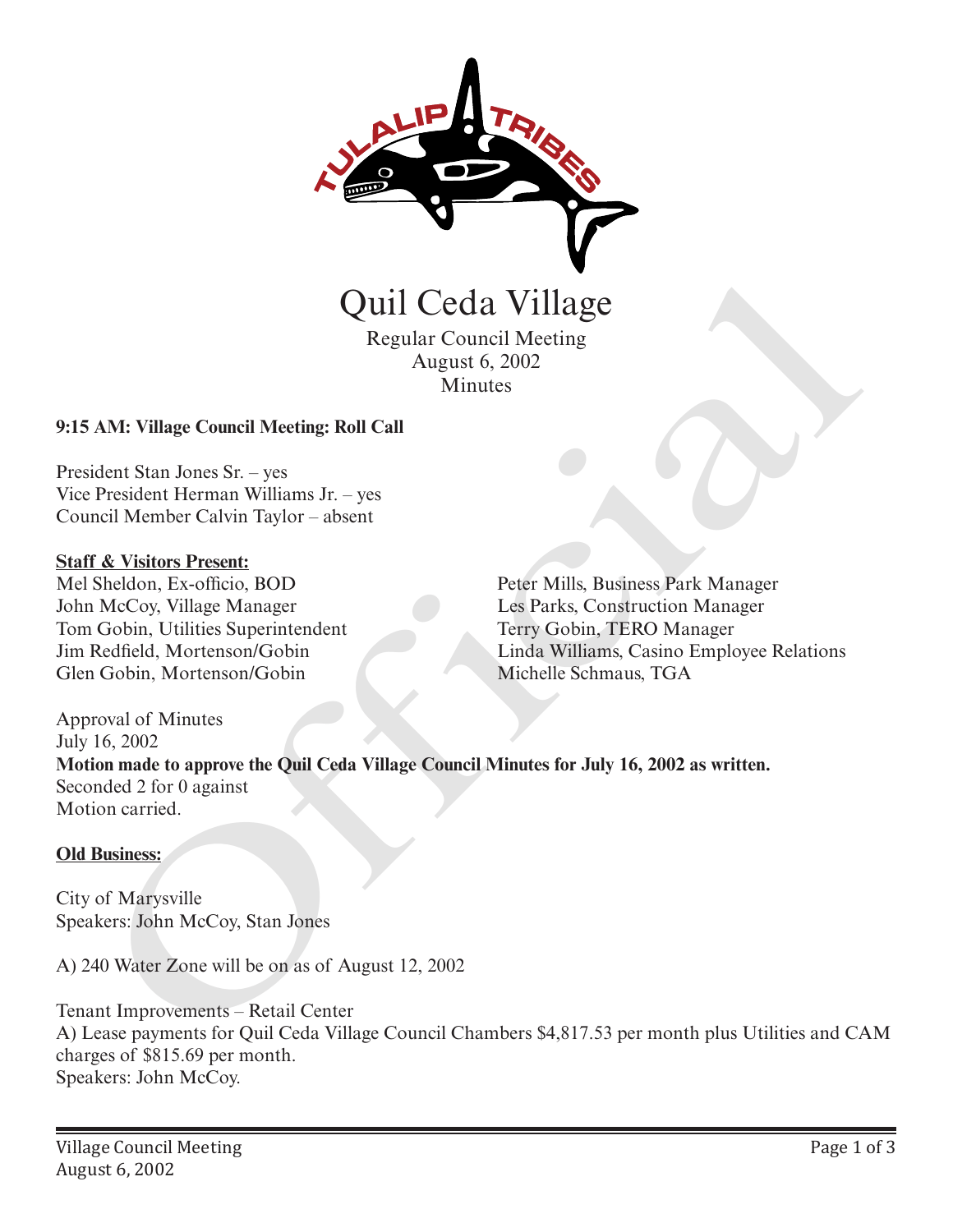The Village did not anticipate this expense in their 2002 budget. The Village will not be able to pay the lease amount until tax revenue starts to flow in. The Village will keep up with the CAM charges and utilities.

B) Quil Ceda Village Council Chambers Rental fee - \$225.00 per day Speakers: John McCoy, Nina Reece, Herman Williams Jr.

The Council Chambers may be available for rent when the space is not set aside for Village business. The minimum monthly costs for the Council space is about \$6,200.00. The space would need to rent for a minimum of \$225.00 per day. This is low. It is recommended that the rental charge be at least \$300.00 per day with the charge increasing as more equipment is put into the Council space.

Franchise Ordinance discussion Speakers: John McCoy; Michael Taylor; Stan Jones

Draft of the Franchise Ordinance is available for review by the Village Council and any interested parties. Please get back to the attorney so he can make changes and then publish it so it is ready for adoption at the next Council Meeting. Are we looking at franchises for pharmacy? It is more specifically along the lines of ATM/check cashing. The casino is working on a franchise for ATM/check cashing. They are not currently in the Village but the contract is being initiated to allow it to move to the Village when the casino moves to the Village. Collectic Unamers may be available to fent twen the spaces is not at assets of the denoted that the mean to the mean to the mean to the mean to the mean to the mean to the mean to the mean to the mean to the mean of the Co

### **New Business:**

Income & Expense Statement Speakers: John McCoy; Herman Williams Jr.

Revenue for the cigarette tax is from what was in hand (inventory) on the day the contract was signed with the State. The Village staff and the Smoke Shop are still working to find out what the income will be. Question on why miscellaneous line item is so high? A directive was issued by the Board of Directors to have Quil Ceda Village account pay Tulalip Cablevision \$22,000.00 for work that needed to be done within the Village. The expense was not budgeted for so it was put into Miscellaneous.

**Motion made by Herman Williams Jr. to provide a more detailed account of Village expenditures.**

Moved 2 for 0 against Motion carried

Utilities & Environmental Services Budget & Fee schedule discussion Speakers: John McCoy; Stan Jones; Herman Williams Jr.; Tom Gobin

A proposed budget for Quil Ceda Village Utilities & Environmental Services has been prepared for the remainder of the year 2002 and 2003. A budget must be approved for Utilities to be able to set their fee schedule. Who are the three people who are scheduled to go to London? Tom Gobin and Lucas Reyes.